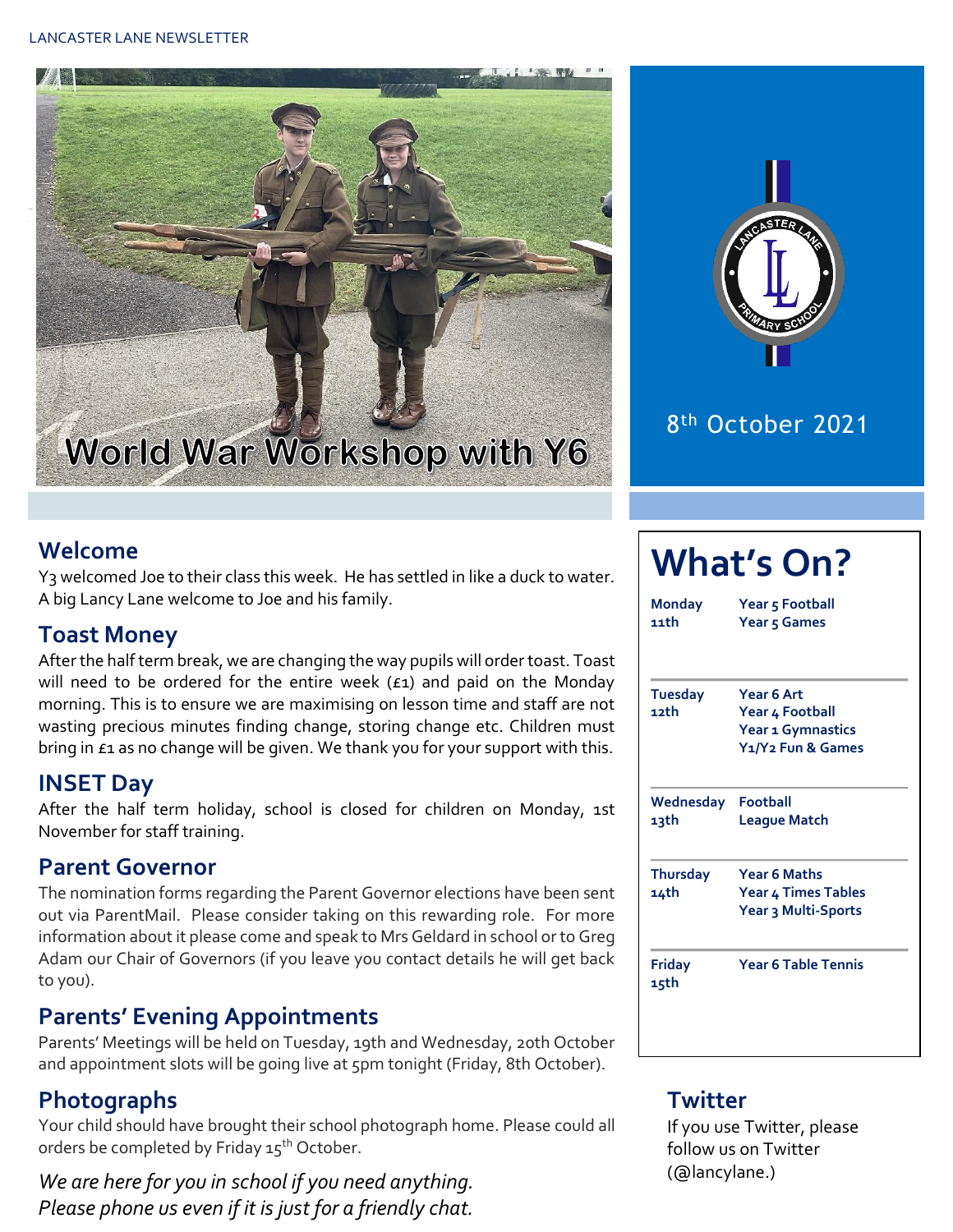

#### **Breakfast Club and Stoppers**

There is always availability at Breakfast Club and Stoppers should you need it. The staff are flexible and will accommodate your individual needs be this all week, a set night or one off. Should you require a place and aren't already booked in, please phone the school office on 01772 433641 or email stoppers@lancasterlane.lancs.sch.uk. Breakfast Club is £3.50 per session and Stoppers is £8.20 per session.

#### **Names in Uniforms**

Have YOU put names in all items of your child's uniform?

#### **Online Safety**

• Commonsensemedia provide independent reviews, age ratings, & other information about all types of media for children and their parents;

<https://www.commonsensemedia.org/>



#### **PTA Disco**

The PTA will be running a disco on Thursday, 4th November.  $4$ pm –  $4.55$ pm will be for the infants (Early Learners, Reception and Years 1 and 2) and 5pm – 6pm will be for Years  $3 - 6$ . Taz will be running the disco and entry is £1 on the door. Refreshments, tattoos and glow sticks will be on sale on the night. Any offers to help run a stall will be greatly appreciated. Please speak to Mrs Geldard.

#### **New Children 2022**

If you or anyone you know is interested in a place in our Reception Class for September 2022, a video will be uploaded to the school's website this weekend. If after watching the video you'd like to see the school in action, please phone the school on 01772 433641 and the office staff will make a mutually convenient appointment for you to have a look around after half term.

### **Vacancy for a cleaner**

We have a vacancy in school for a cleaner for two hours per day starting after half term. If you would like further information please speak to Mrs Geldard. Please note: this position is subject to enhanced DBS clearance and two supporting references.

#### **And finally…**

Try to be a rainbow in someone else's cloud.